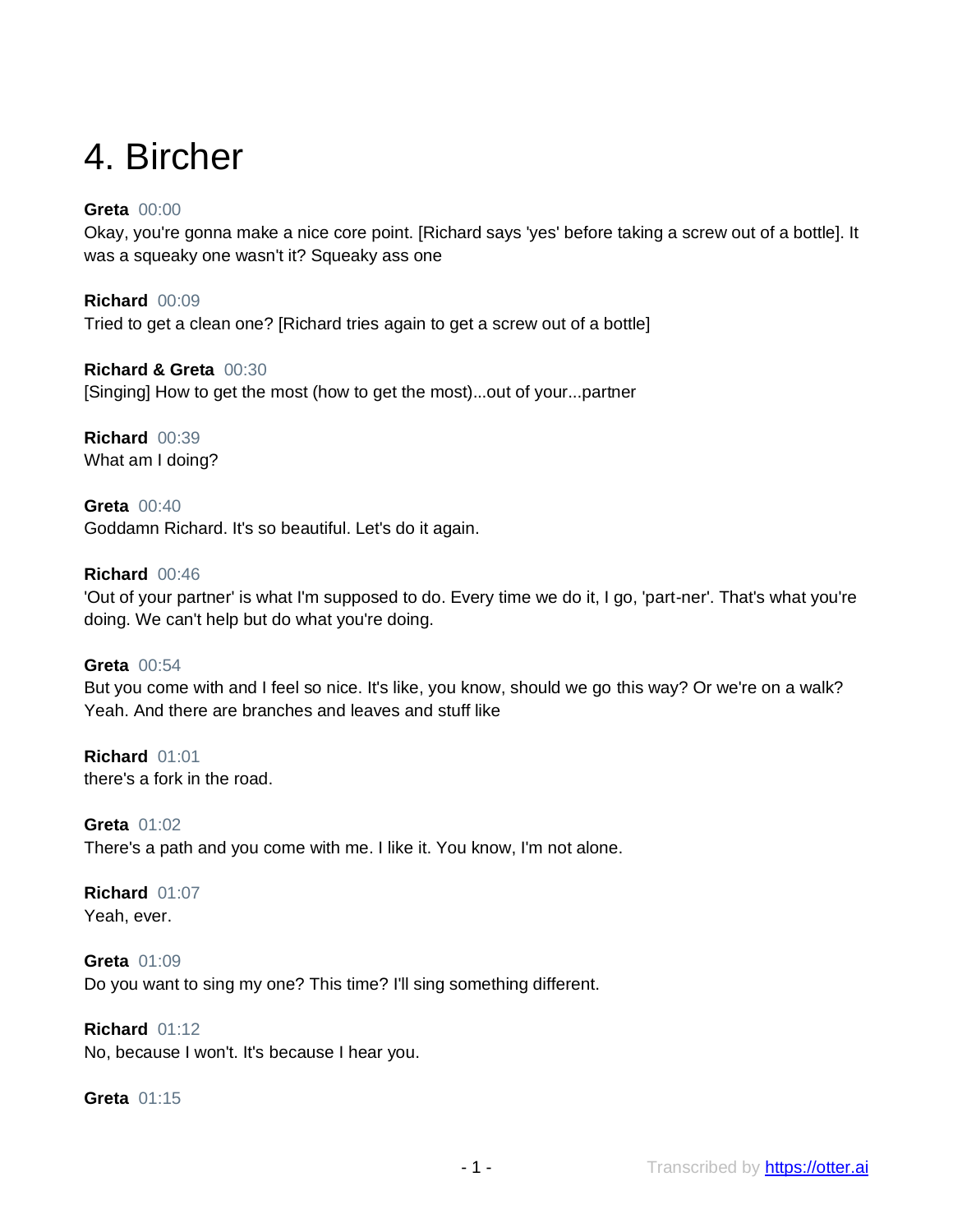If you just go, one note, you go [singing] 'out of your part-nerrr, just one note.

## **Richard** 01:21

[Singing] 'Out of your part-nerrr'. B ecause I feel like a zombie. I feel like I've got my arms out front. And I'm just waltzing from the grave to the drugstore and get a few brains. Why don't you

**Greta** 01:32 Why don't you try that? Let's see if it sounds good.

**Richard** 01:36 [Singing like a zombie]. 'Out of your partner'

**Greta** 01:38 No, just [singing] 'out of your partner'. All one note, Richard.

#### **Richard & Greta** 01:42

Ahh Christ on a pony who was wearing roller skates. [Singing] How to get the most (how to get the most). How to get the most (how to get the most)...out of your parrrt...[Greta & Richard laugh]

#### **Greta** 02:07

I flubbed it. You were perfect. And I flubbed it. I just got too excited. I didn't know what was going to come. And that moment has become exciting to me because it's so unpredictable. And I just couldn't hold a note. And I'm so sorry, Richard.

**Richard** 02:23 No. There's no need.

**Greta** 02:24 No, you smashed it out of the park that time.

**Richard** 02:28 That's a small park. You know, let's be realistic here. It's a lawn if anything, maybe like a front.

**Greta** 02:35 Yeah, but it flew over the hitch, hitch. [both laugh]... It flew over the hedge and I love it.

**Richard** 02:43 Yeah, a knock that ping pong over the hitch.

**Richard & Greta** 02:46 [Singing] Richard & Greta...gonna make your life better...today.

**Richard** 02:57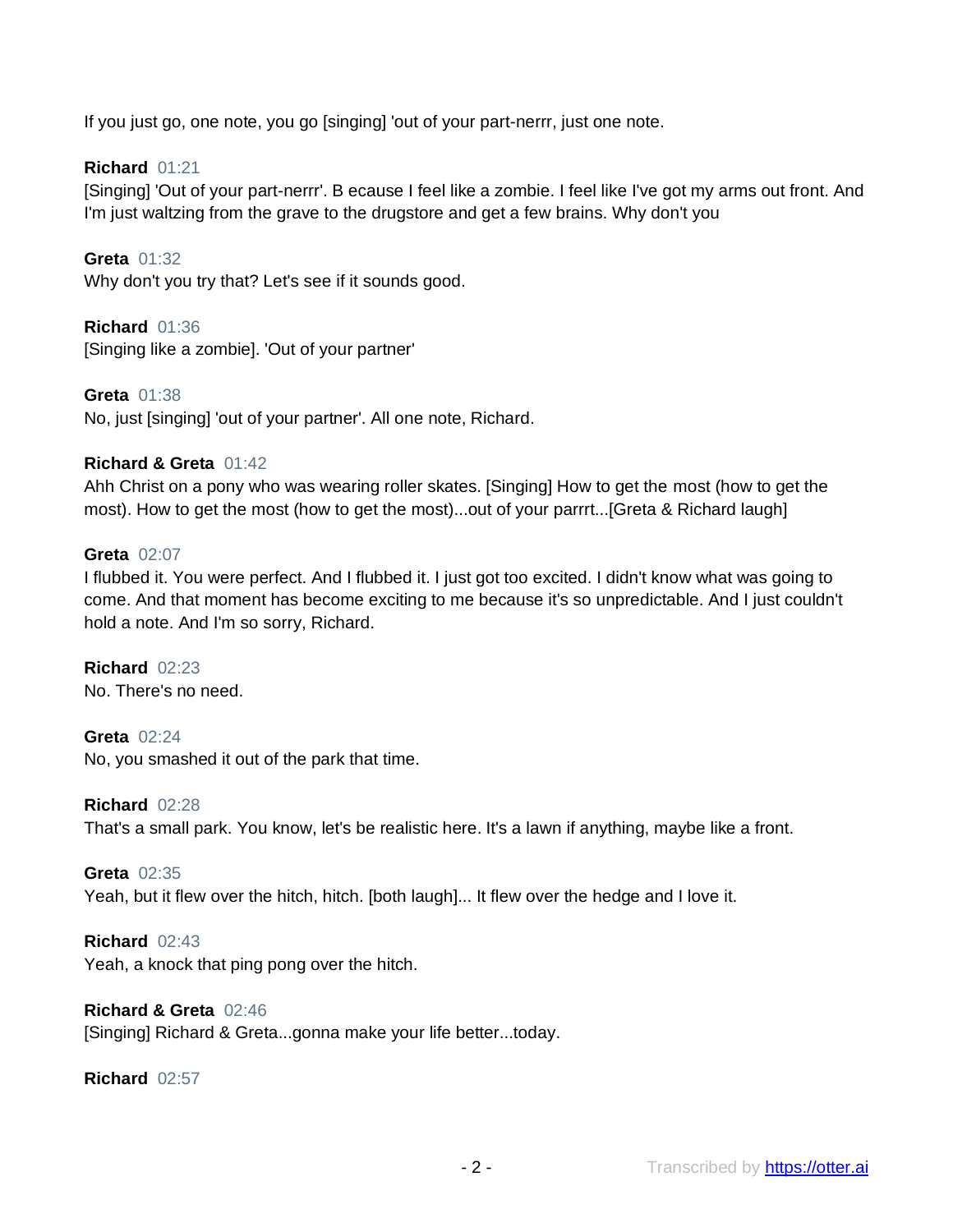Hello, and welcome to Richard and Greta's very own podcast, how to get the most out of your partner. Wherein we challenge each other to be better so that we can be the best for one another.

# **Greta** 03:13

What a lovely introduction.

## **Richard** 03:14

Oh, my thank you, Greta. You know, maybe you should introduce it too. That'd be nice.

## **Greta** 03:20

Hello. Good afternoon, or evening. Good morning. Wherever you are. From Richard and Greta.

## **Richard** 03:29

Gorgeous, and I think you're the best [Richard opens can]

## **Greta** 03:35

Beautiful noise Richard. Oh, that must be as good as a cold.

## **Richard** 03:39

It's very cold. It's very nice. I'm very grateful for it. So, let's get into it. Our first segment. How was your morning. Greta. How was your morning?

# **Greta** 03:49 Well, my morning began with a bowl of bircher cold made the night before.

# **Richard** 03:58

I find myself the layman bircher. Please prithee. What is bircher?

#### **Greta** 04:04

Well, it's made with a yoghurt. For me, that will be a 0% Greek yoghurt. You might grate some apple in it the night before new might add some hard fibre. That'll be something like bran or an a oat bran, which is not like the fun robust oat, but sort of a smithereen of an oat that you soak in along with that 0% Greek yoghurt and this grated apple that would otherwise brown word not covered in the other substances and it makes for cold, a healthy start for the day that leaves you ravenous by 11.

#### **Richard** 04:50

Yes, yes, it does kick the metabolism into high gear. You know, porridge goes the same. If you're in a American we're recording from England so we might pitch to the American ear, the North American ear. You Canadians, I'm not sure. Porridge is oatmeal.

## **Greta** 05:12 The same fuckin thing.

# **Richard** 05:15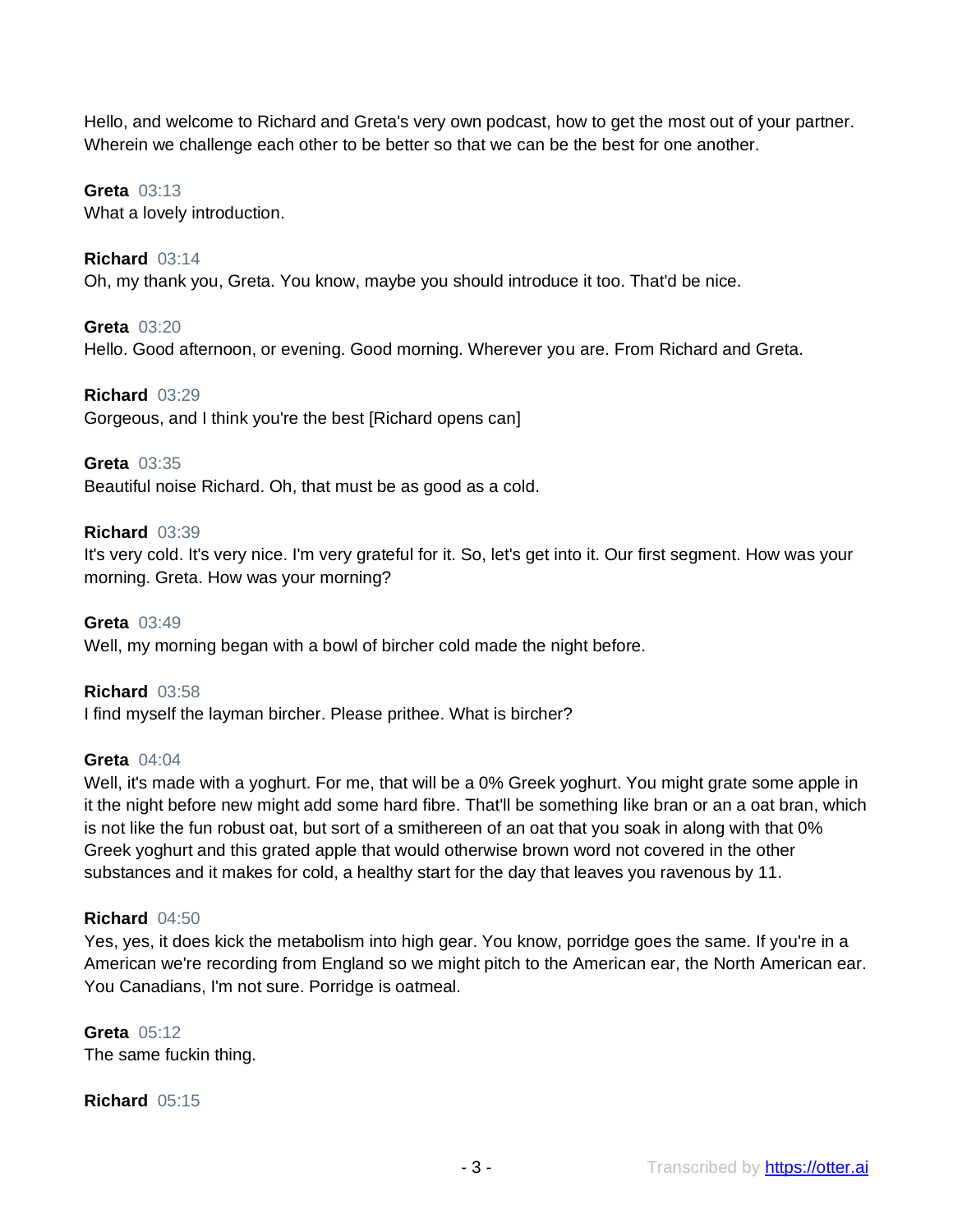Same goddamn shit.

**Guitar strumming** 05:16

**Richard** 05:22 Let's check in.

**Greta** 05:24 Oh, we can check in.

**Richard** 05:25 Yes, let's check in for what we're grateful for.

**Greta** 05:30 I am so grateful for the scalp massage you gave me the other day in front of the television, which I was not watching.

**Richard** 05:38 And what a fine thing to groom one another. It was as if I was shampooing you dry.

**Greta** 05:47 Please tell me you're grateful for something, Richard because I fear I have not given enough this week.

**Richard** 05:54 Oh, oh isn't that a sad thing to hear?

**Greta** 05:58 And what a hotspot you are on to negate my presumption?

## **Richard** 06:02

Yes. And it is in this moment that I can decide whether to say no, you haven't given enough or you've given plenty. Oh, to walk this knife edge in such a barefeet Oh, well, it's slice twain my toes. I know not. But in fact, you have nothing to fear, Greta, for you haven't given me so much. So much this week. So many reasons to be grateful.

**Greta** 06:31 Oh, good.

**Richard** 06:32 Oh, I cannot count kill them.

**Greta** 06:33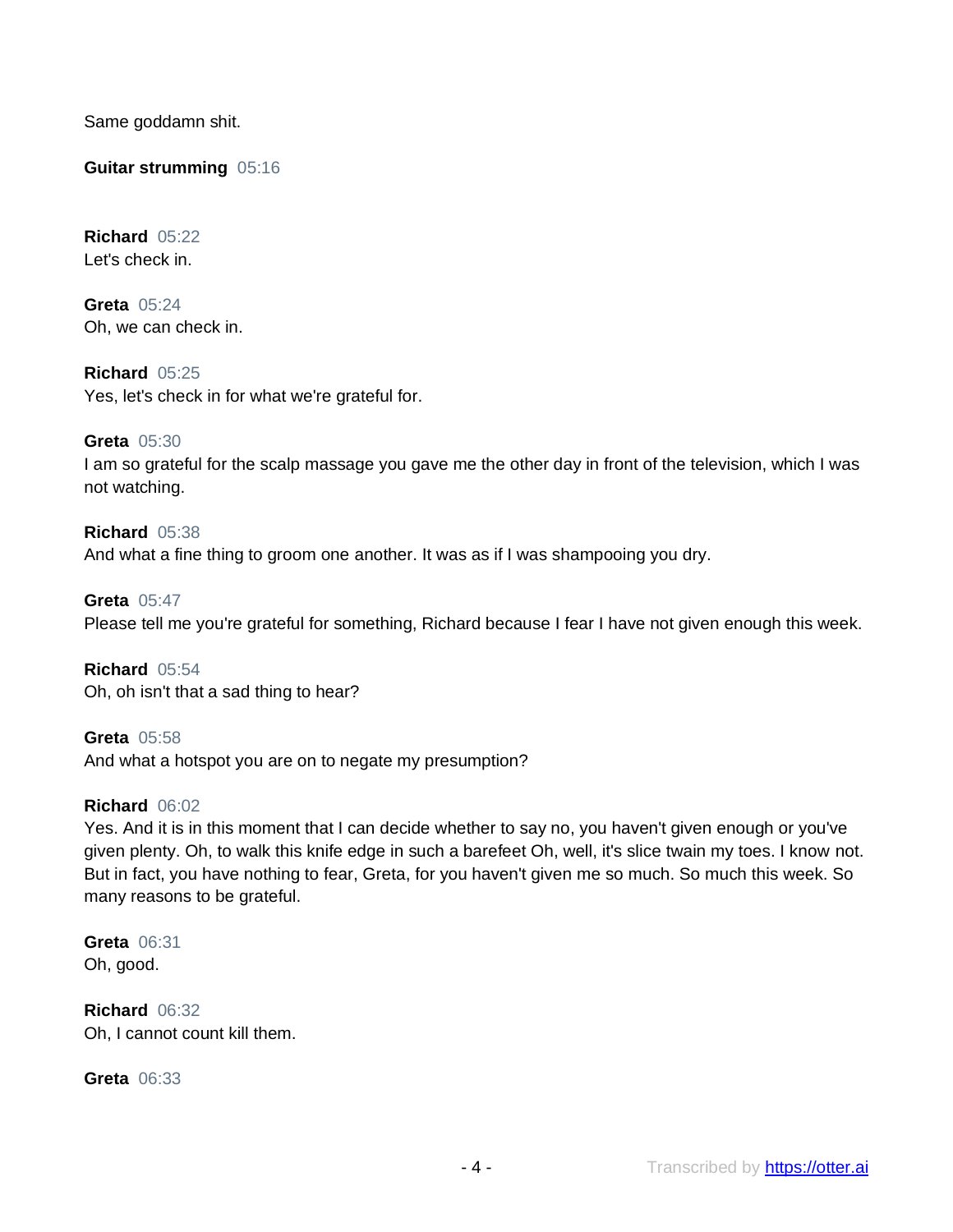Oh, that's good. Oh, I hope we can hone in on one. I don't want to end up in the position of suggesting things you might be grateful for.

**Richard** 06:43

You needn't suggest for I am replete with responses, tis only that I must choose. That causes my slowness in reply. For it is a plethora. A smorgasbord, tis a cornucopia of gifts.

**Greta** 07:03 But filler filler. Let's get to it.

**Richard** 07:07 It's there. Tis near. And soon it shall reveal itself. I'm grateful for you. Making me feel like I have value...

**Greta** 07:19 Or generalisation.

**Richard** 07:21 I know you're looking for a specific thing.

**Greta** 07:23 Yeah, one thing I've done, you know?

**Richard** 07:27 Yes, this knife edge isn't getting any more dull. That's for sure.

**Greta** 07:32 The soup? You know,

**Richard** 07:35 I guess so. You know...soup? I feel like I'm letting you down.

#### **Greta** 07:39

No, that one soup a week. You know, how long do I expect this to last? Well, at the least you'll get two soups this week. That will be on an upward gradient

#### **Richard** 07:51

Two soups. Yeah. Looking forward of that.

#### **Greta** 07:57

It's important to be grateful for all times when you lose sight of that is when you're worthy when the shit hits the fan.

#### **Richard** 08:05

Do you think that expression is based on an actual event?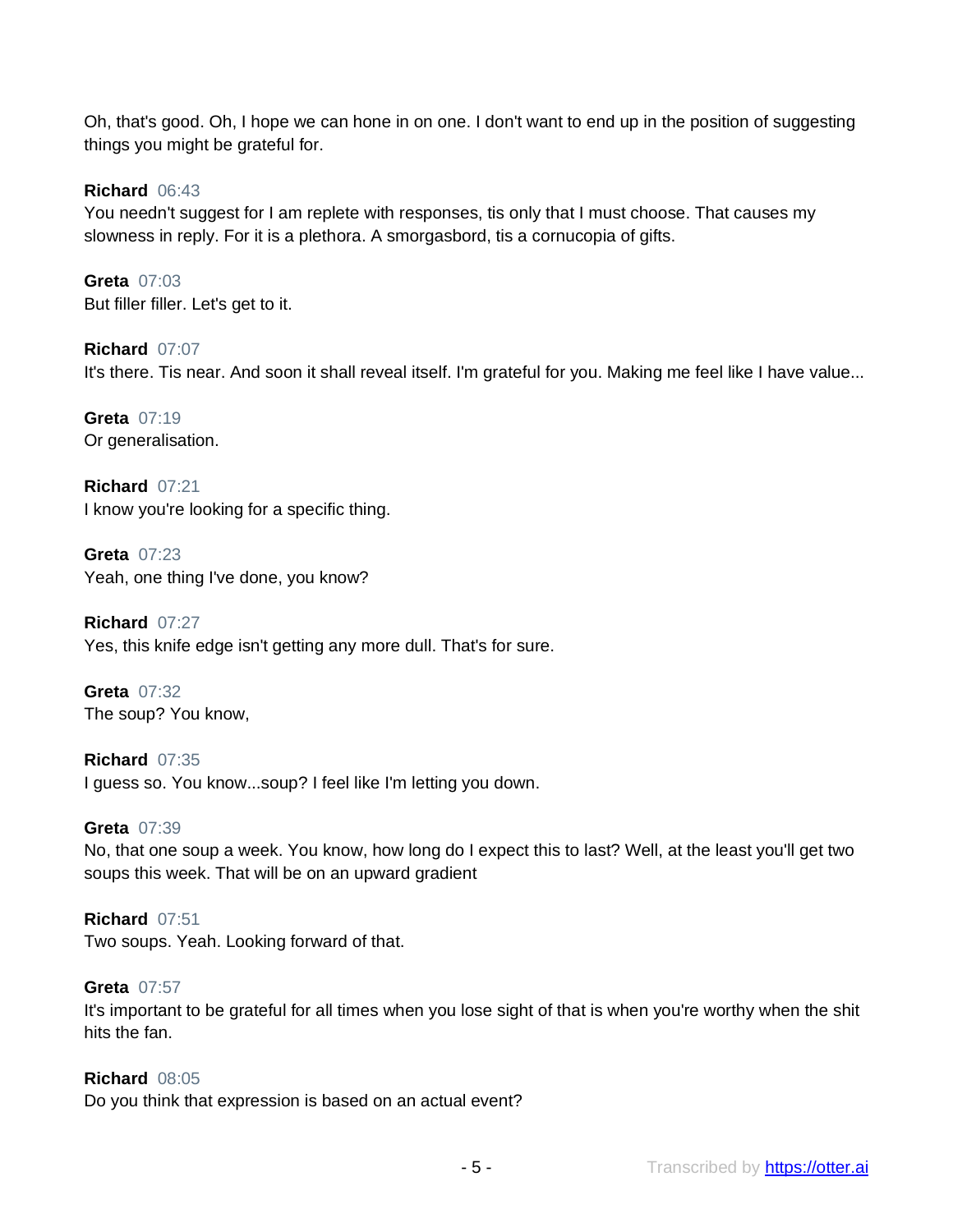**Greta** 08:10 I do? I do.

## **Richard** 08:12

Somebody walked in what happened here? And then you know, poor, Frederick or whoever.

**Greta** 08:17 Yes.

**Richard** 08:18 Had to say this should hit the fan.

**Greta** 08:20 Yes, he was head down, legs up, at the time.

**Richard** 08:25 Oh god.

**Greta** 08:26 Things were that bad that he had to shoot upwards? Or maybe it was not a ceiling fan?

**Richard** 08:32 Yeah, I waspicturing one of those desk fans.

#### **Greta** 08:37

Yes, better. But I mean, if the shit hits the fan that was nearby where the shit ought to be. It wouldn't be much for an event. Wouldn't be worthy of idiom in history. The shit hit the fan. I mean, it has to be the ceiling fan has to be maybe like a high ceilinged room. Yeah, on the ship unexpected. I mean, it was that bad. Travelled.

#### **Richard** 09:03

Yeah. I find it interesting that you're concerned with how the shit travelled to the fan tha before. We don't think about that. Most people would think about how the fan scattered the shit around the room.

#### **Greta** 09:19

Oh, oh, I've never... wow. I never thought it through that far. For me it's a previous event, it's historical thing.

#### **Richard** 09:30

I like it your way, what could have been going on that the shit hit the fan?

#### **Greta** 09:36

This is the evidence, look the shit hit the fan and yes, he never thought of the spray and the carnage.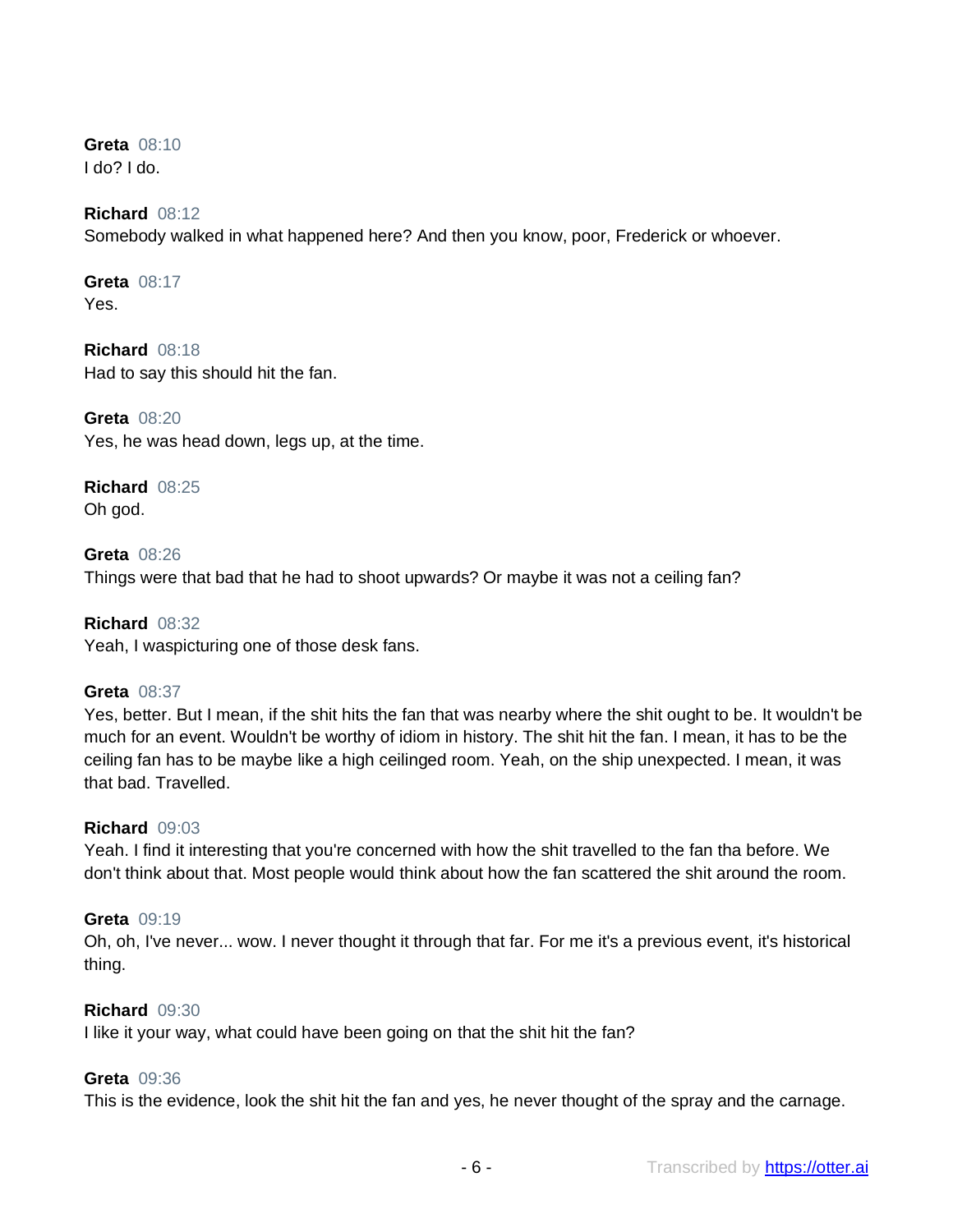## **Richard** 09:45

In my mind. That's what the expression is about. It's like oh, there's the shit is everywhere. But in your mind, I guess, it's things have gotten so bad that we're shitting on fans.

## **Greta** 09:59

I thought that things were so bad, he shat upwards, you're right. It makes no sense. Of course, not.

## **Richard** 10:05

How to get the most out of your partner. And one of those things, sometimes is educating them in the true meaning of an idiom, now you will listener can decide who educated who here, it's my opinion that we both shone a light on this expression. We both came away with a new and deeper understanding of of this.

**Greta** 10:29 Should we move on to the next item?

**Richard** 10:31 Yes, yes, yes.

**Greta** 10:33 It's something I'd like to invite you to do.

**Richard** 10:36 Right.

**Greta** 10:36 I'd like you to come around to my microphone. And I would like you to lay your hands on a part of my body. And I want you to try to articulate what it is trying to say. You can choose the part. Don't be shy.

**Richard** 10:53 Okay.

**Greta** 10:53 And hear it speak.

**Richard** 10:55 I'm already feeling shy. Yes, but I'm intrigued. You know.

**Greta** 11:02 I'm intrigued as to which part you're going to choose

**Richard** 11:05 Fairly certain. I'll play it safe.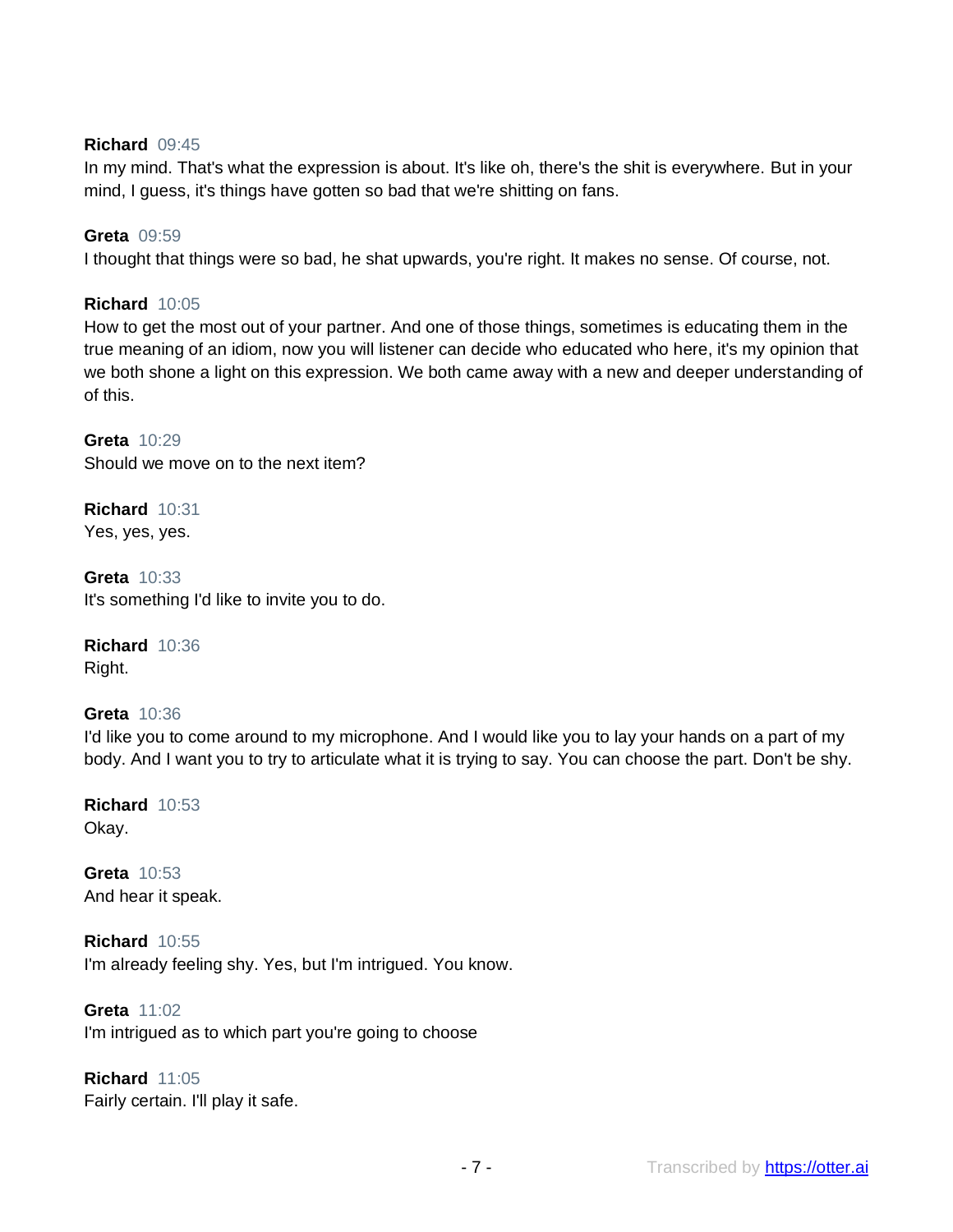## **Greta** 11:07

Oh, well, you don't have to. You can put your hands on any place could be the head. You know, the breasts, the knees. It could be

**Richard** 11:17 Oh, my.

**Greta** 11:20 It could be the...

**Richard** 11:21 Oh, my.

**Greta** 11:24 I don't know what to call it my front.

**Richard** 11:29 Yes.

#### **Greta** 11:30

Wow. Or it could be part of my body that you've never heard speak, right. But if you come before me, you hover your hands over the aura of my body and see which piece longs to speak and hear its cry.

**Richard** 11:45

Okay. Yeah, I am honoured. And I would love to listen to your cuerpa, that is body in Espanol. To listen to your cuerpa.

**Greta** 11:56 Oh, to be venerated in Spanish.

**Richard** 11:58 Okay, I'm leaving my microphone now.

**Greta** 12:00 Okay, he's coming over here.

**Richard** 12:02 Yes. And I speak into Greta's phone. Her microphone

**Greta** 12:10 He maybe feeling the call.

**Richard** 12:12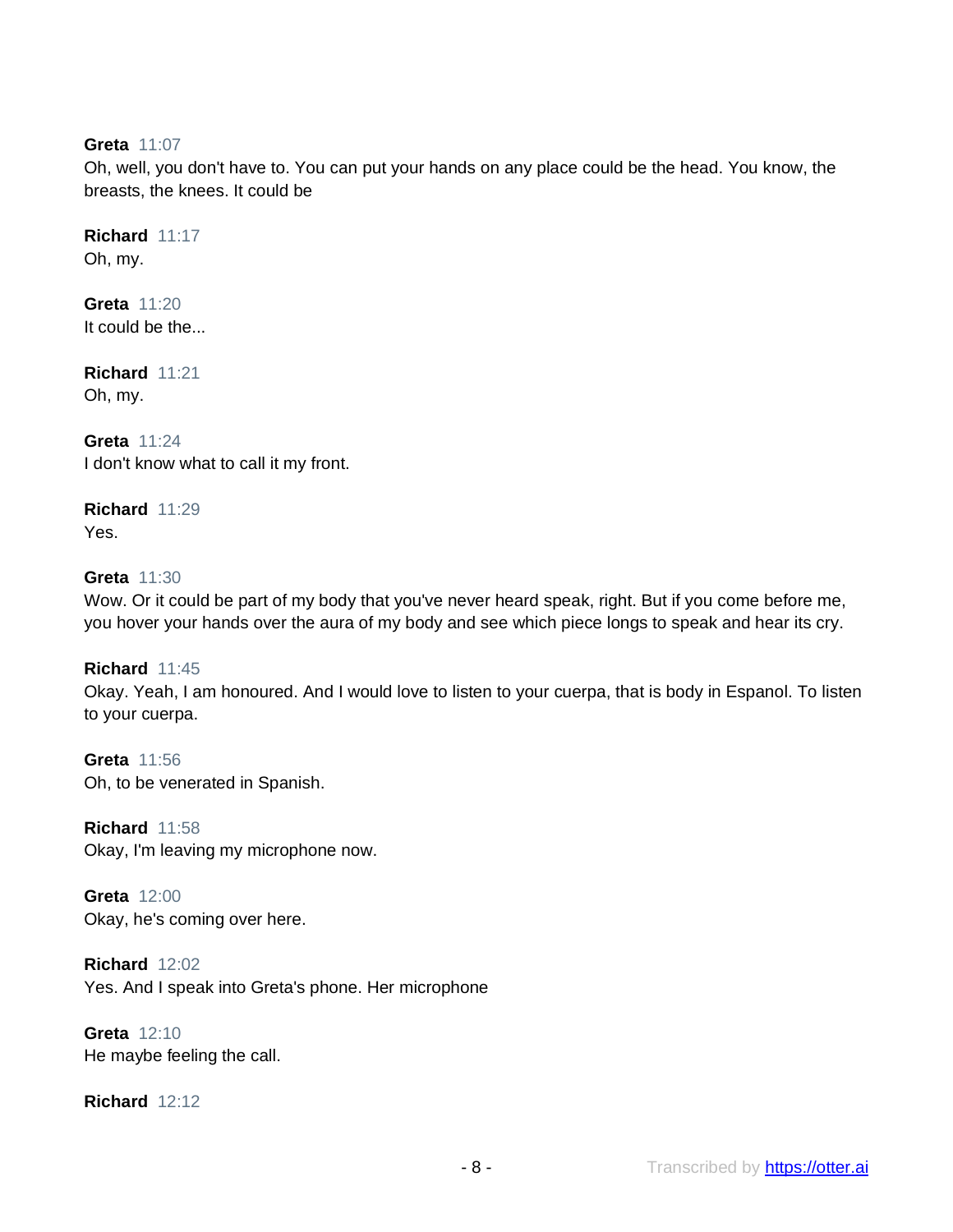Indeed. I'm already touching apart because I'm standing on her foot, which is an awkward choice, but I guess I've made my choice. I have made contact and so I will follow that. Okay, I might raise your foot if you don't mind. Yes, I've lifted her foot I'm speaking louder. Now as I'm further from the mic. I hold her foot cold it is, and warmen hands, warmen? I'm gonna bend your knee and I'm doing this so that I can get your foot closer to my ears and I might listen to it speak.

#### **Greta** 12:41

Yes, he's holding my foot like a phone to his ear.

#### **Richard** 12:46

Tis nice. Tis reminiscent of a seashell that I might hear the ocean or does a fine sound the roar of the sea. Let me listen to that smaller voice beneath the waves.

**Greta** 12:56 Does it speak?

#### **Richard** 12:57

Says 'Richard your face, what's warm to the touch, tis like the coals of a fire. Oh yes, I feel like I am the foot of a cowboy who has come in from the plains on an snowy cattle drive. And my frostbitten toes are up against your hot ass face'. Thanks but, I guess. I don't know if you said hotass face or hot ass face but yeah.

**Greta** 13:29 I can feel his voice box in the tender soul of my foot.

**Richard** 13:35 Ohhhhhhh,

**Greta** 13:35 Yes my good foot does vibrate.

**Richard** 13:38

It is a fine foot. I will kiss it and I will leave it in return to microphone.

#### **Greta** 13:43

Okay. Well it says goodbye. Thank you for choosing me it says over pussy you tit and mouth hole.

**Guitar strumming** 13:52

**Richard** 14:19 Yes, Yes, yes.

**Greta** 14:21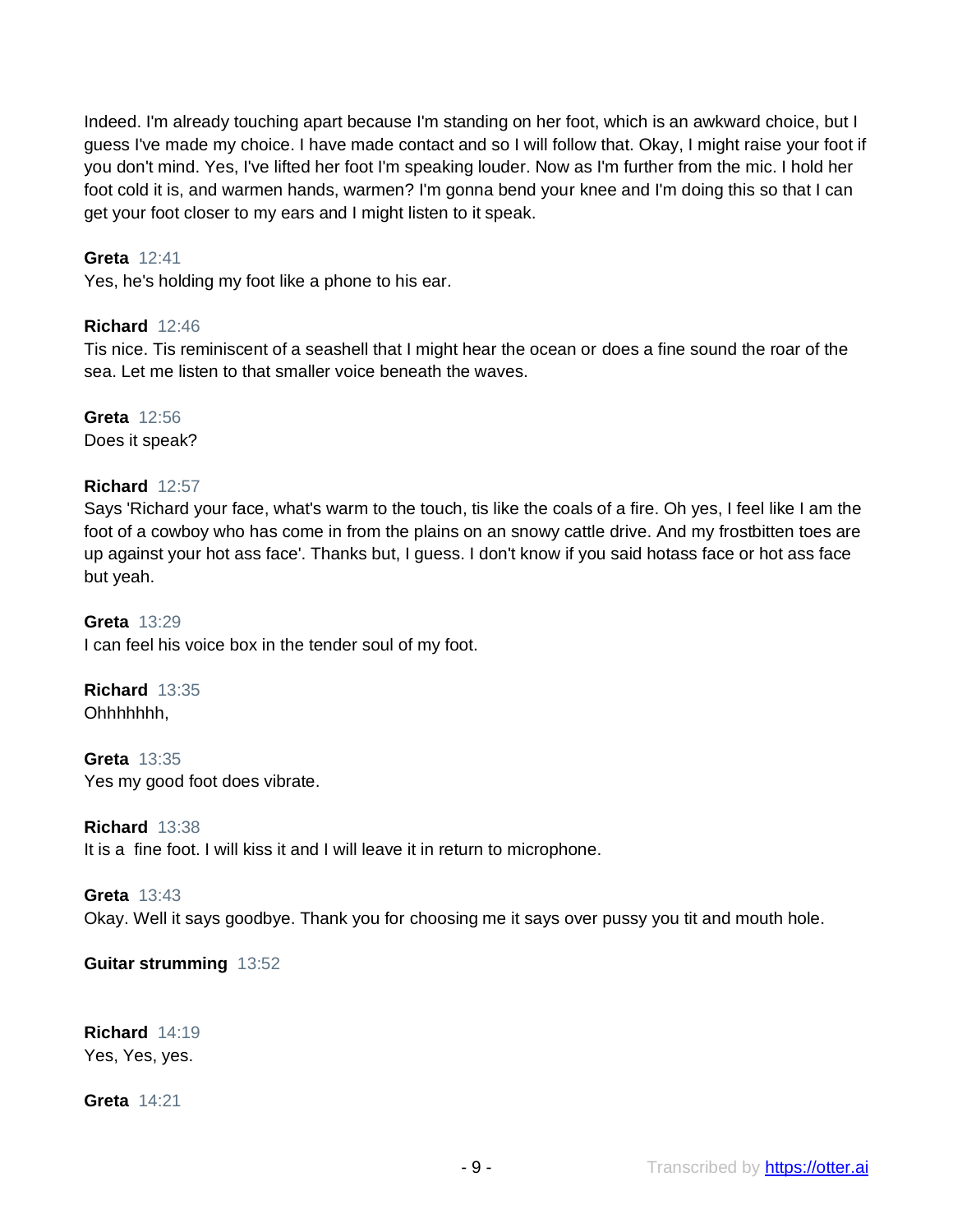I must say the foot that spoke. It feels so much more, you know, unburdened whereas the unlistened to foot, what a tense and troubled little foot that is, you know, I hope later Richard, you listen to my other foot so that I may walk in balance to get the most...

## **Richard** 14:45

Foesn't my doesn't my face and head feel unbalanced. One ear so filled with the dreams of a toe fringed foot and the other ear. Oh, bereft, oh yes with emptiness that cheek still warm having not been cooled by the chilled foot of Greta. So lovely, oh, and lonely. Okay, Greta, I would like to offer you a surprise segment. Okay, I am going to first dim the lights.

**Greta** 15:20 Oh, this is certainly a surprise.

**Richard** 15:23 And I'm going to light a candle [Richard lighting a candle].

**Greta** 15:30 This is nice

**Richard** 15:31 I wish you to hold this candle.

**Greta** 15:32 Yes, absolutely. I will

**Richard** 15:35 Hold this candle in your hand.

**Greta** 15:36 Yes, I do. I hold the candle in my hands. But hasn't he picked up his guitar?

**Richard** 15:42 My guitar and my voice are further away than yours because they're not as important. Okay, well, because the surprise segement entails you delivering a bit of your poetry?

**Greta** 15:54 Oh, yes. Okay.

**Richard** 15:56 Anything that may come.

#### **Greta** 15:57

Oh my, oh my shitting Christ. That was good. Greta. Yes, it will come forth in my own time which, I will take to be my own. Yes. Oooover. Over the river. There's a man who can't fathom how to cross the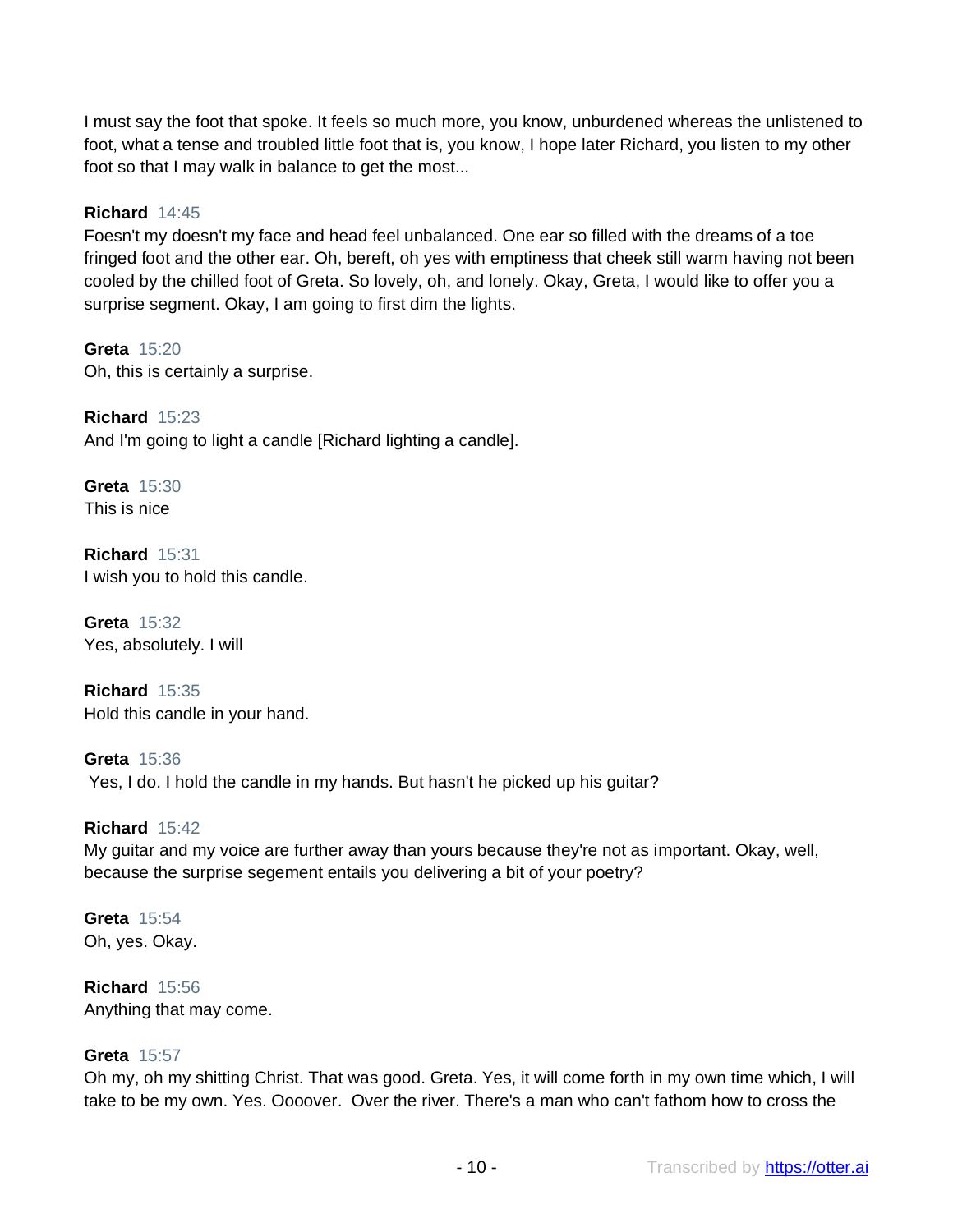river. He looks at sticks and stones and finds bracken, but he can't weave for them to cross. He looks across and he's across the river. Across the river. But why you ask is he wanting to cross the river. What's over there that he needs so badly? It is his....maiden His maiden? She waits crossed the river in her dress of white and legs are splendent. With flowers in her hair and mud on her heels. But he can't cross the river. The flows too fast. He can't build a bridge. He yells and yells in pain. She feels the same. She has no shoes. She enters the river. [Guitar strume] He enters the river. [Guitar strum]. And flow they go! Thank you, Richard.

# **Richard** 18:15

Oh my Christ on the can that was fucking great.

## **Greta** 18:20

Oh thank you, Richard. Thank you. It feels good to do a poem. Thank you for surprising me. Thank you for creating such perfect conditions for the birth.

**Richard** 18:36 So it's time for product reviews. So got a few products we've tested.

## **Greta** 18:44 Indeed.

## **Richard** 18:45

Sorry to cut it so starkly. Feels like a bitter wake up. I tell you I just feel like I just been dowsed in a bucket of cold water to have to leave. The warm womb of Greta's poetry.

**Greta** 18:57 Theses products won't review themselves, Richard.

**Richard** 19:00 They will not.

**Greta** 19:01 What's on your list? You got one?

**Richard** 19:03 A wooden toothbrush.

**Greta** 19:06 Oh, yes, yes.

#### **Richard** 19:07

With a natural fibre bristle. You know, and it is every day that I must take up a paste and brush and to have that brush be of wood.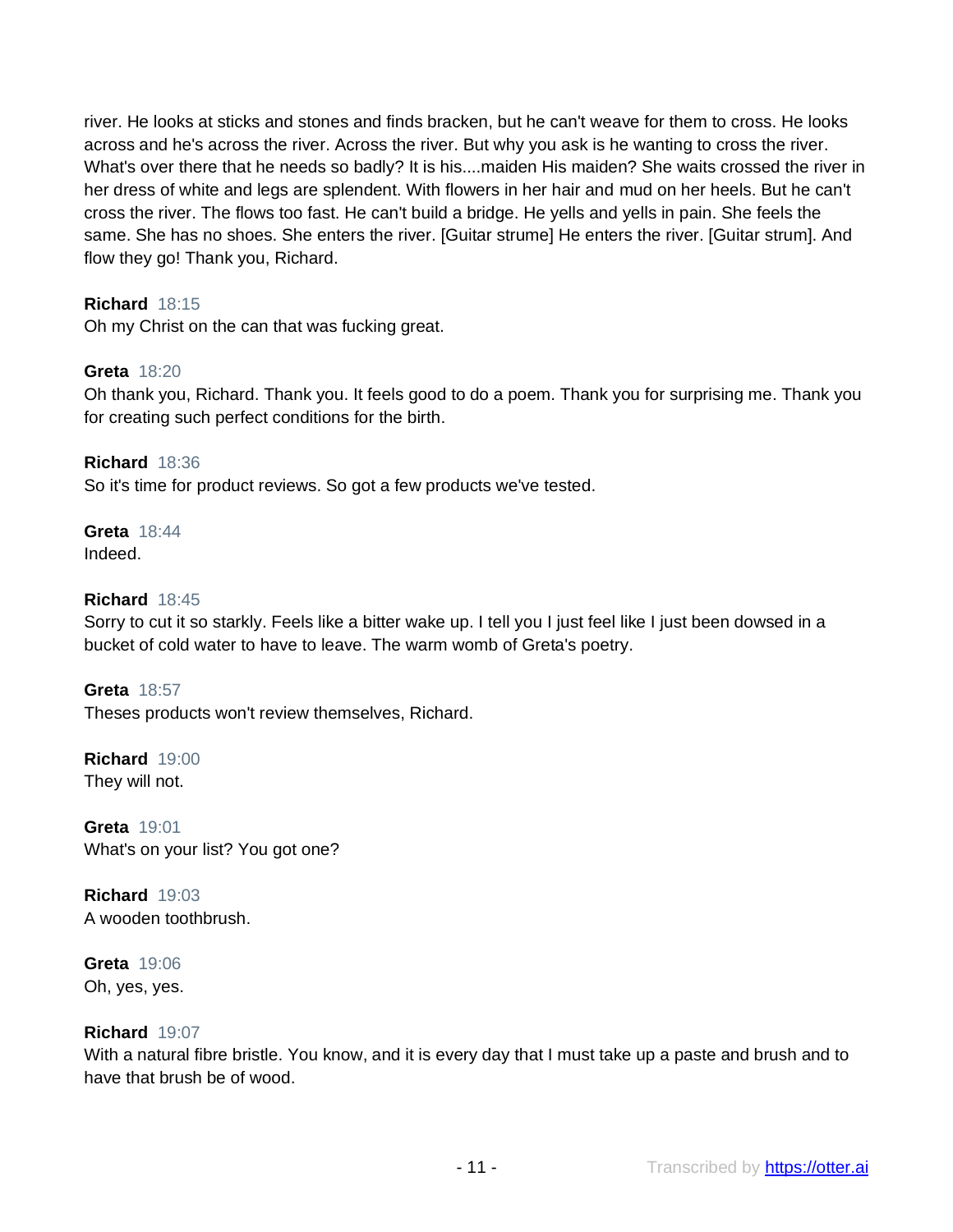## **Greta** 19:18

I have a product here. I think we should review. It's no ordinary chair. It hangs from the ceiling.

#### **Richard** 19:26

I do recall you had quite an emotional response to it. Oh, when you swang.

#### **Greta** 19:32

I very much like this swing. I recommend it. We haven't not noticed the pun here in the name of the chair and didn't we wonder, oh yes, what can you do?

#### **Richard** 19:44

I must confess my first thoughts were in the variety of how and when will we, how do I put it, I wanted to penetrate. No it sounds awful. Oh God. Dear me. Hold on I'm in hot water.

**Greta** 20:01 Stay there. It will get less hotter.

**Richard** 20:03 Oh God, it's a boiling cauldron.

**Greta** 20:05 Yeah, adjust. You'll like this temperature, just get used to it.

#### **Richard** 20:10

Yes. I want to experience a sexual time with Greta in the swinging chair. And it was it was where my engineering mind first went.

**Greta** 20:22 Draw me a diagram. And talk me through it.

## **Richard** 20:28

I've gone off it to be honest. It seems it's just it's a nice chair. You don't need a fucking every chair you got. Tell that to myself more than you?

#### **Greta** 20:30

Oh, okay. This is not for everyone. I don't know what to do, Richard. I don't. I'm gonna go read my book. You know? Yeah, yeah.

**Richard** 20:53 Okay.

**Greta** 20:54 I'll read my book.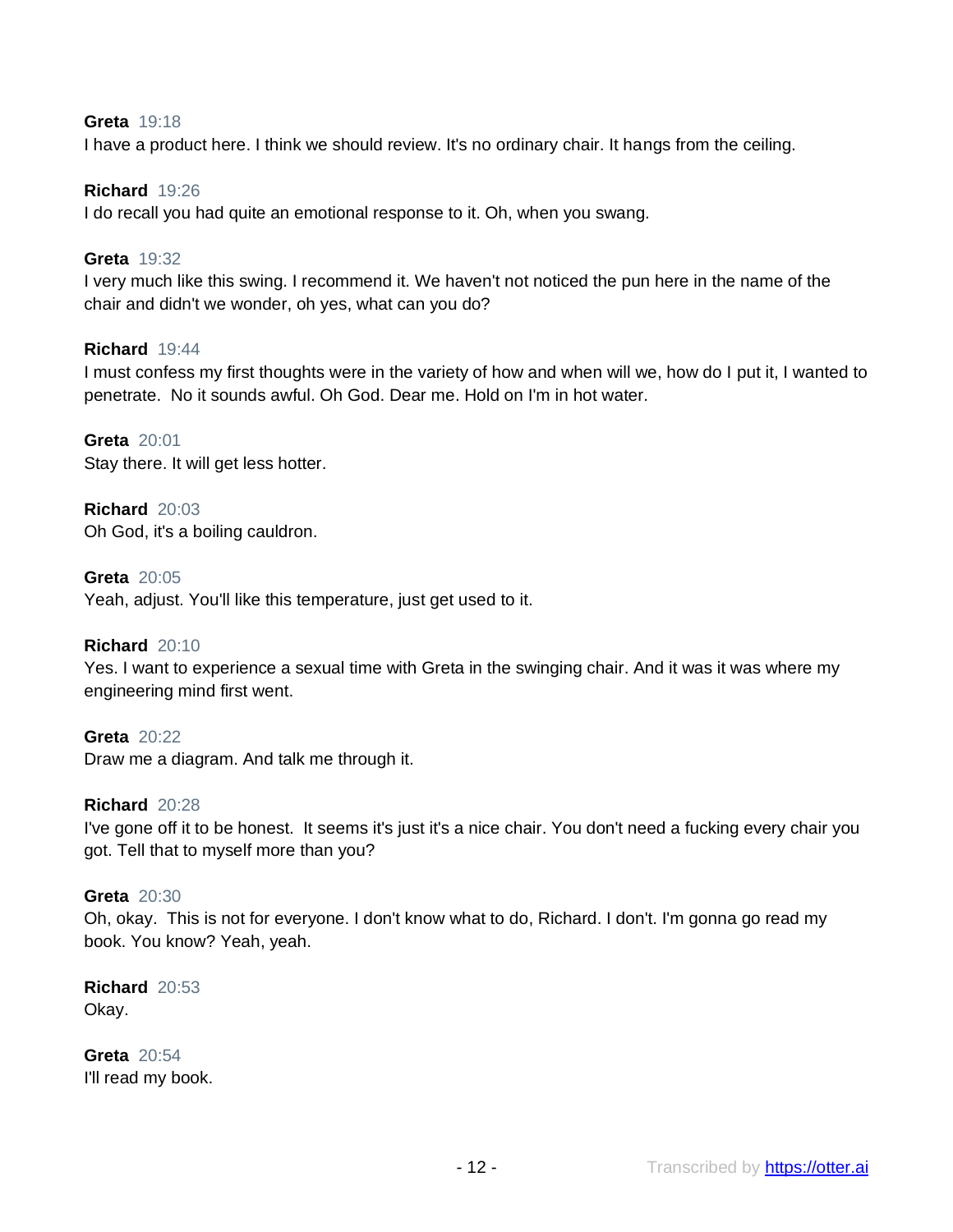**Richard** 20:55 Shit.

**Greta** 20:56 But you know, after. Fuck in the chair.

**Richard** 20:59 Oh, my goodness.

**Greta** 21:02 I reckon if I put my legs holes in the arm. I can get my ass real close to the edge.

**Richard** 21:10 Holy shit. You've really thought this through.

**Greta** 21:13 I just thought of this now.

**Richard** 21:16 That's actually a great idea.

**Greta** 21:18 That's how to do it. It's going to be fine.

**Richard** 21:23 I just came.

**Greta** 21:26 We'll do it tomorrow.

**Richard** 21:32 Great...Okay, that was product reviews. Oh, sorry. I came. That was weird. Holy shit. Okay. Yeah, should we end up there, or

**Greta** 21:46 A great place to end it.

#### **Richard** 21:47

Goodness gracious. Okay, folks, we're gonna take a break now. So why don't you do the same. I wouldn't jump right into having a conversation with anybody or working on anything that you need to get done today. Or just take some time to process what you've learned. You don't need to just get up to anything at all. Just lie down and say whatever. [Outro music] If you didn't..hi.

**Greta** 22:33